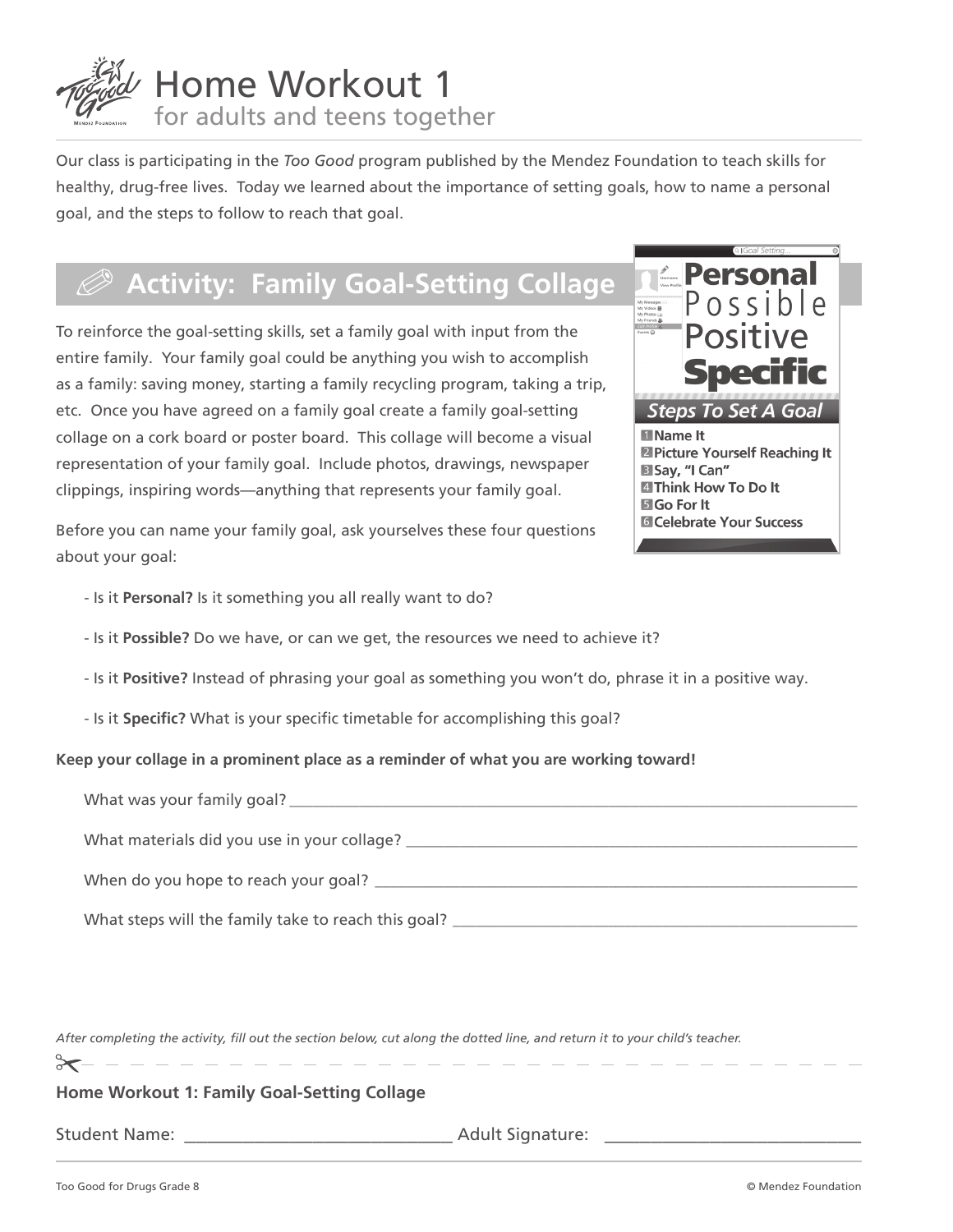

Adolescents equipped with decision-making skills are better able to thoughtfully plan their actions and evaluate the choices they face in life. Today we learned the steps to making good decisions. Here is the Decision-Making Model we followed.

# .**Activity: Decision Switch**

Whether you are a teen or an adult, you have important decisions to make in your life. What if, as a teen, you had to make a big decision like buying a car or choosing where to live? On the other hand, what if, as an adult, you had to decide what after-school club to join or who to sit with at lunch? How would you handle these decisions? Gather as many family members together as possible. Provide paper and pens for everyone.



### **Directions:**

Take a minute to think about a dilemma you faced that led to one of the most important decisions in your life. Write down the decision you needed to make at the top of the paper. (Give everyone and yourself time to write.) Then, switch papers with someone who is not in your age range.

Read the dilemma described on the paper in front of you. Refer to the four Decision-Making Steps to make your decision. You have already done the first step just by stopping to read the dilemma to yourself. Picture a positive outcome for this dilemma. Consider your options and the consequences of those options. Then write down what you would do. What is the decision you would make? Reflect as a group on your decision by discussing the possible outcome. Let each member of the group consider what they think the likely outcome and the consequences of the decision would be. The perspective of the group will help you better predict outcomes and consequences for future decisions.

\_\_\_\_\_\_\_\_\_\_\_\_\_\_\_\_\_\_\_\_\_\_\_\_\_\_\_\_\_\_\_\_\_\_\_\_\_\_\_\_\_\_\_\_\_\_\_\_\_\_\_\_\_\_\_\_\_\_\_\_\_\_\_\_\_\_\_\_\_\_\_\_\_\_\_\_\_\_\_\_\_\_\_\_\_\_\_\_\_\_\_\_\_\_\_\_\_\_\_\_\_\_\_

What was the most important thing you learned from each other?

After completing the activity, fill out the section below, cut along the dotted line, and return it to your child's teacher.

#### **Home Workout 2: Decision Switch**

 $\succ$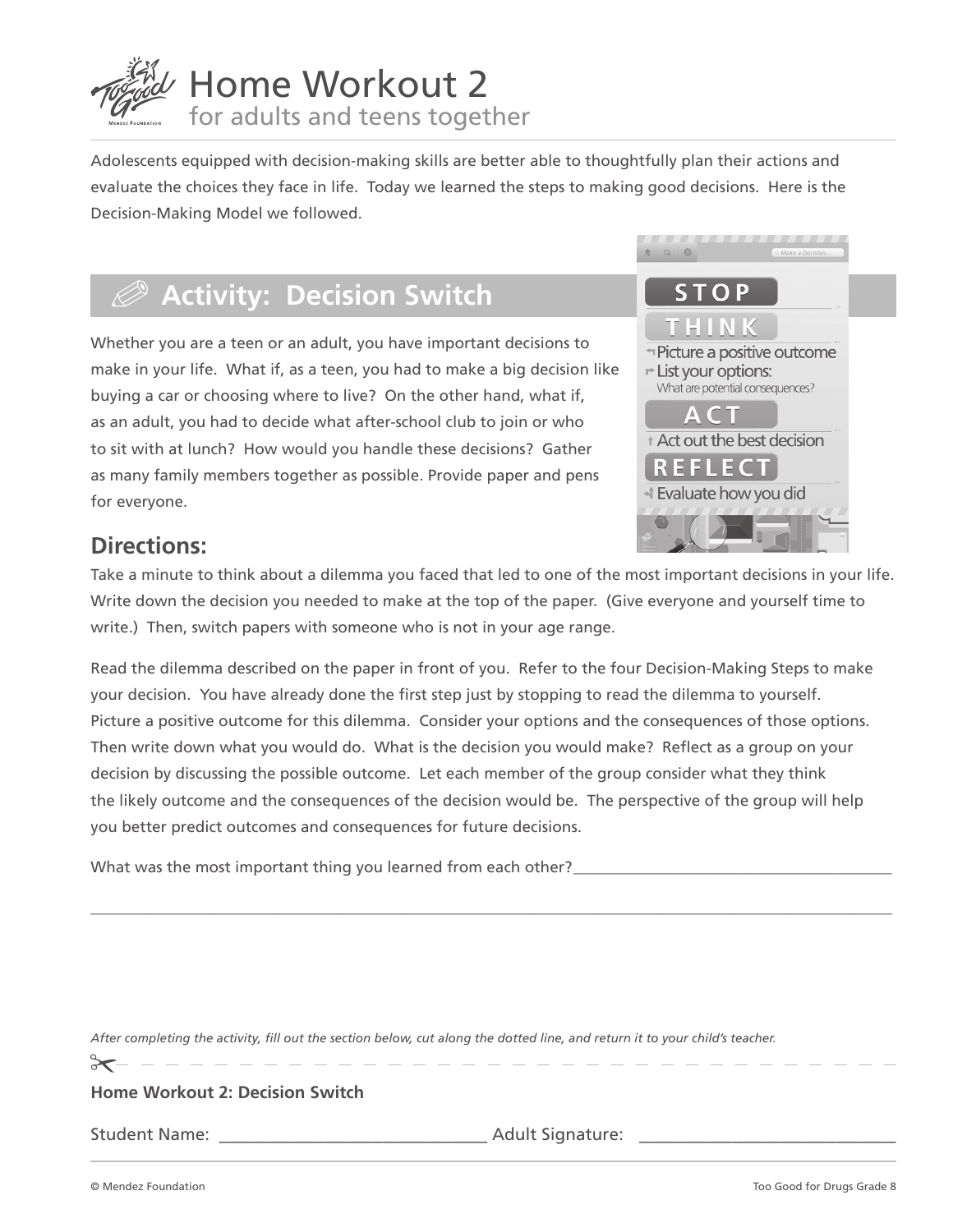

Adolescents who recognize how their emotions influence their decisions are better prepared to make thoughtful, rational choices. Emotional self-awareness creates internal capacity to understand and identify how one responds to internal and external influences. Emotional competency fosters the recognition and appreciation of the emotions of others promoting a greater capacity to build empathy, diffuse conflict, and build stronger relationships. Today we learned healthy ways to express feelings and manage emotions.

## .**Activity: Picture how it feels**

When you get home, gather as many pictures or photos of people you can find. These can be in magazines, family albums, newspapers, or on the internet. If you find them on the internet and you have a printer, print them out. Put all the pictures on a table face down. Have all members of the family pick one picture and take a moment to look at the picture they chose.

Think about how the person in the photo is feeling and why. Remember, it helps to try on their facial expression yourself. Is the person happy because they just found out they won tickets to a concert? Is the person scared because they are lost? How could you respond to this person if you encountered them in person? Even if someone is happy, you can congratulate them and make their experience even better.

Fill out the following information about the individual in the photo you chose:

| Switch photos and see if someone else feels differently about that person. Sometimes people interpret<br>emotions differently, and the only way we can be sure we know how someone feels is to ask. After answering<br>the questions below, discuss your answers with each other. |
|-----------------------------------------------------------------------------------------------------------------------------------------------------------------------------------------------------------------------------------------------------------------------------------|
|                                                                                                                                                                                                                                                                                   |
| How good were you at picturing how it feels to be in someone else's shoes? _________________________                                                                                                                                                                              |
|                                                                                                                                                                                                                                                                                   |
| Did everyone agree with what emotion was being expressed in the photos? ____________________________                                                                                                                                                                              |
| After completing the activity, fill out the portion below, cut along the dotted line, and return it to your child's teacher.<br>$\rightarrow$<br>______________________________                                                                                                   |
| Home Workout 3: Picture how it feels                                                                                                                                                                                                                                              |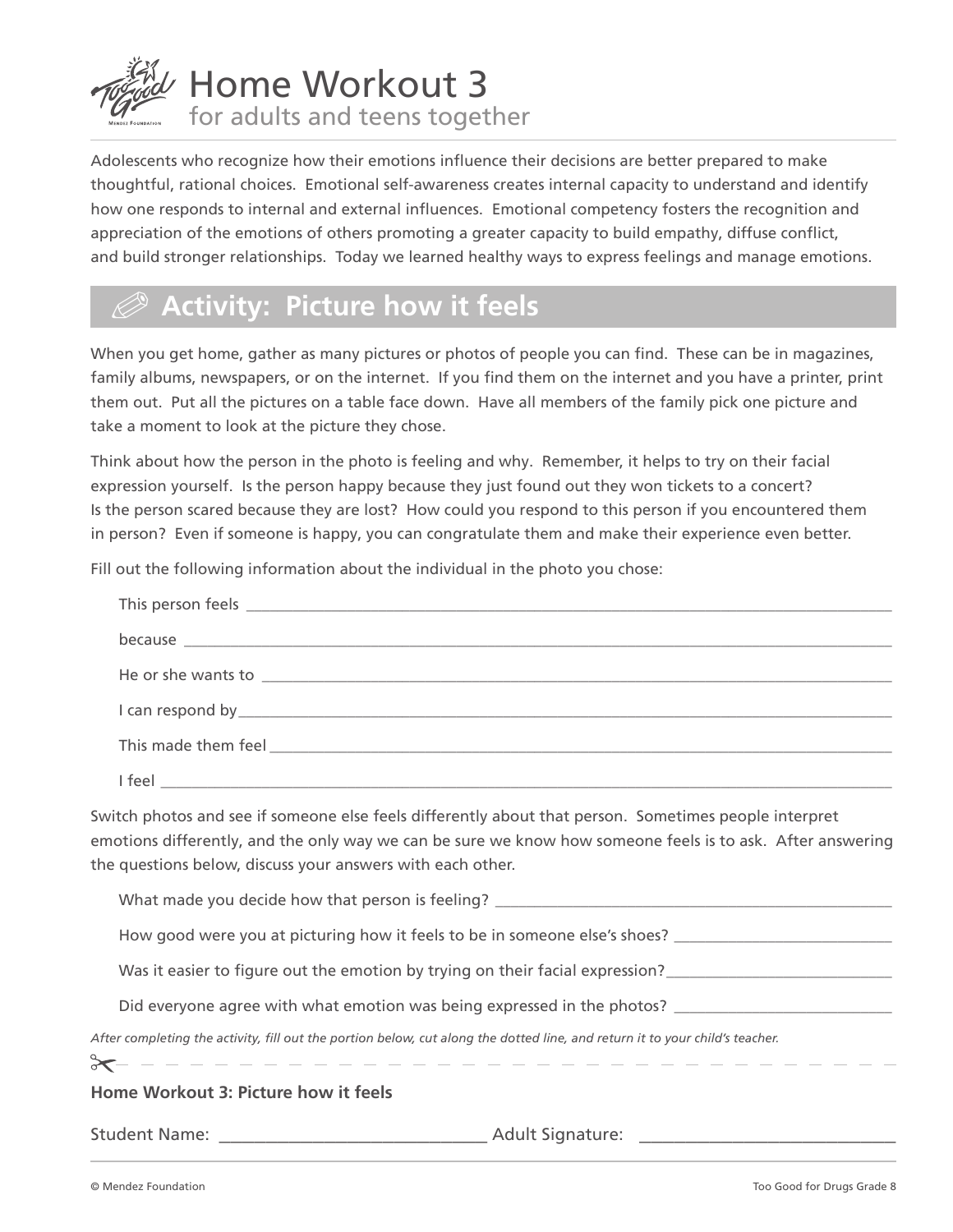

Effective communication skills enable adolescents to handle conflict peacefully, share feelings and ideas with others, and enhance cooperation. Adolescents who are effective communicators are better able to make decisions consistent with their goals and develop healthy relationships.

# .**Activity: Mirror, Mirror**

How good are you at non-verbal communication? Making eye contact and carefully observing the person speaking is part of being an active listener. Much of the message is communicated through facial expressions and body language. Do we as the 'Receiver' really understand what the 'Sender' is trying to say without using any words? Let's find out!

### **Before you start:**

#### Write down the messages below on separate pieces of paper, fold, and put in a bowl.

Gather the family together and break into partners. Decide who will be the sender and who will be the receiver in each partnership. Each sender will choose a message from the bowl, read the message to themselves, fold it, and return it to the bowl. Without saying anything, and only using facial expressions and body language, send the message to your partner, the receiver. The receiver will follow all expressions and movements as if the sender were looking in a mirror. Continue until the receiver thinks they know what the message is and says, "Stop." When the receiver understands the message, switch roles and pick a new message from the bowl.

### **Messages:**

| iviessages:                    |                                                                               |                  |                                                                                                                              |
|--------------------------------|-------------------------------------------------------------------------------|------------------|------------------------------------------------------------------------------------------------------------------------------|
|                                | Hurry, we are running latel                                                   |                  | I can't wait to go swimming!                                                                                                 |
| That was a sad movie.          | Let me help you.                                                              | Clean your room. | I get so frustrated!                                                                                                         |
|                                |                                                                               |                  |                                                                                                                              |
|                                | Did it help to mirror, or try on, the sender's expressions and body language? |                  |                                                                                                                              |
|                                |                                                                               |                  | Have you ever found yourself listening to someone and then notice you were making the same faces                             |
|                                |                                                                               |                  |                                                                                                                              |
| $\approx$                      | ------------                                                                  |                  | After completing the activity, fill out the section below, cut along the dotted line, and return it to your child's teacher. |
| Home Workout 4: Mirror, Mirror |                                                                               |                  |                                                                                                                              |
|                                |                                                                               |                  |                                                                                                                              |
|                                |                                                                               |                  |                                                                                                                              |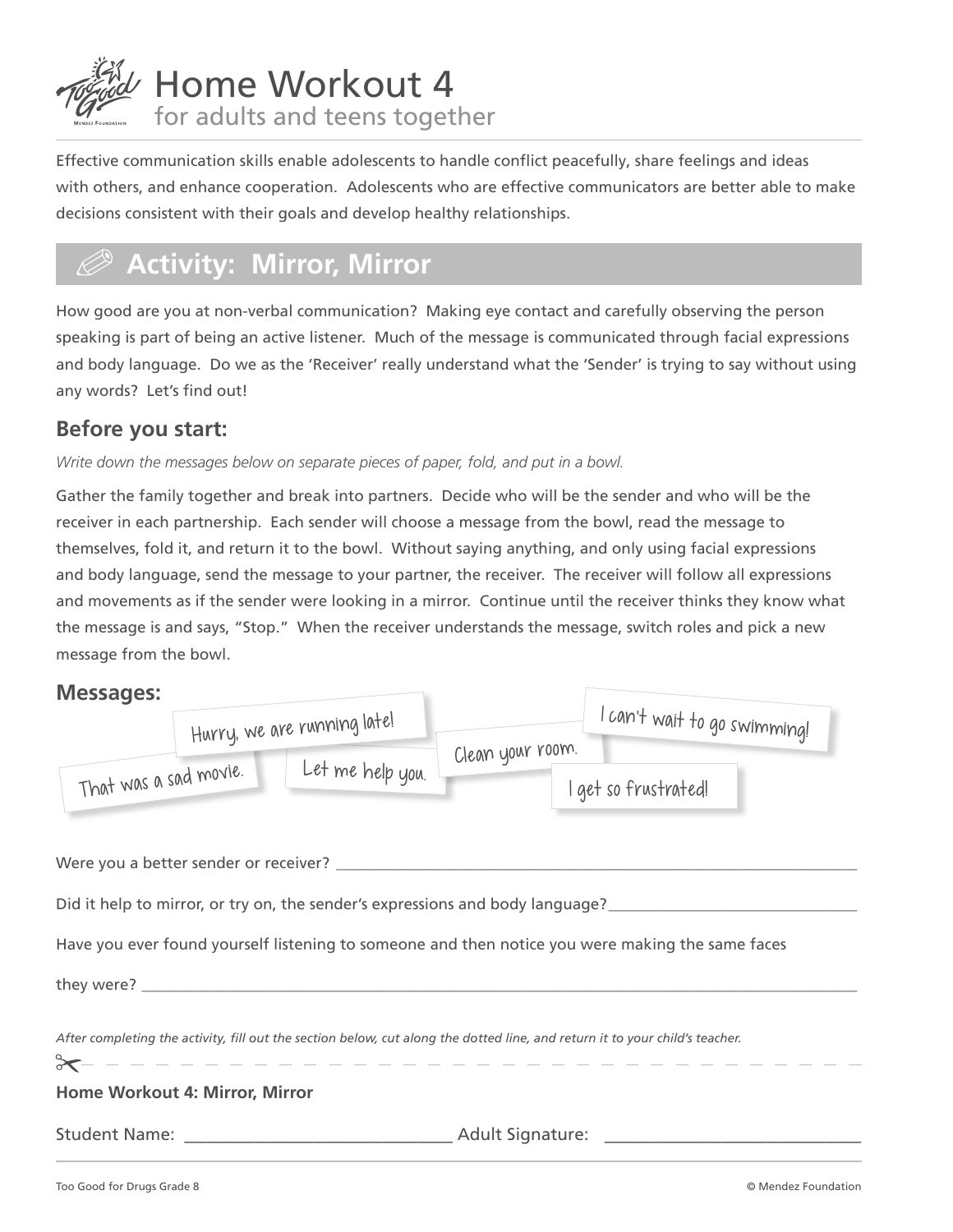

Adolescents surrounded by positive influences make better, less-risky choices and are more likely to reach their goals. Building positive relationships with friends and family helps to develop feelings of belonging and connectedness. This feeling of support from family, friends, and community diminishes the impact of risk factors on behavior.

## .**Activity: Build a Tradition**

The first people we bond with are family members. Family traditions are built around shared interests, values, qualities, and ideas. These values include being kind, loyal, honest, fun, and helpful. It also helps to be able to communicate and listen to each other's ideas and value each other's time. These are the building blocks to feeling connected.

With this in mind, gather the family together to **"Build a Tradition!"**

Though most family traditions evolve over time, take this opportunity to build a brand new one. Choose a comfortable time for everyone to gather, such as breakfast, dinner or between favorite TV shows. Share the 'building blocks' for creating a new family tradition listed below. Discuss all the possibilities for Who? What? When? Where? and How? Circle the best 'building blocks' to help build your new family tradition (circle as many as apply). Is it just that easy? Try it and see!

### **"Build a Tradition" using the following building blocks:**

| Who?                                                                                                                         | Immediate Family                      | <b>Extended Family</b> | Neighborhood   | Community                 |  |
|------------------------------------------------------------------------------------------------------------------------------|---------------------------------------|------------------------|----------------|---------------------------|--|
| What?                                                                                                                        | Special Meal                          | Activity               | <b>Helping</b> | Donating (things or time) |  |
| When?                                                                                                                        | Everyday                              | Once a week            | Once a month   | Once a year               |  |
| Where?                                                                                                                       | Home                                  | Outside                | A Destination  | Cyberspace                |  |
| How?                                                                                                                         | As a group                            | Individually           | Keep photos    | Keep videos               |  |
|                                                                                                                              | Name your new tradition and have fun! |                        |                |                           |  |
|                                                                                                                              |                                       |                        |                |                           |  |
|                                                                                                                              |                                       |                        |                |                           |  |
|                                                                                                                              |                                       |                        |                |                           |  |
|                                                                                                                              |                                       |                        |                |                           |  |
|                                                                                                                              |                                       |                        |                |                           |  |
|                                                                                                                              |                                       |                        |                |                           |  |
| After completing the activity, fill out the section below, cut along the dotted line, and return it to your child's teacher. |                                       |                        |                |                           |  |
|                                                                                                                              |                                       |                        |                |                           |  |
| <b>Home Workout 5: Build a Tradition</b>                                                                                     |                                       |                        |                |                           |  |
|                                                                                                                              |                                       |                        |                |                           |  |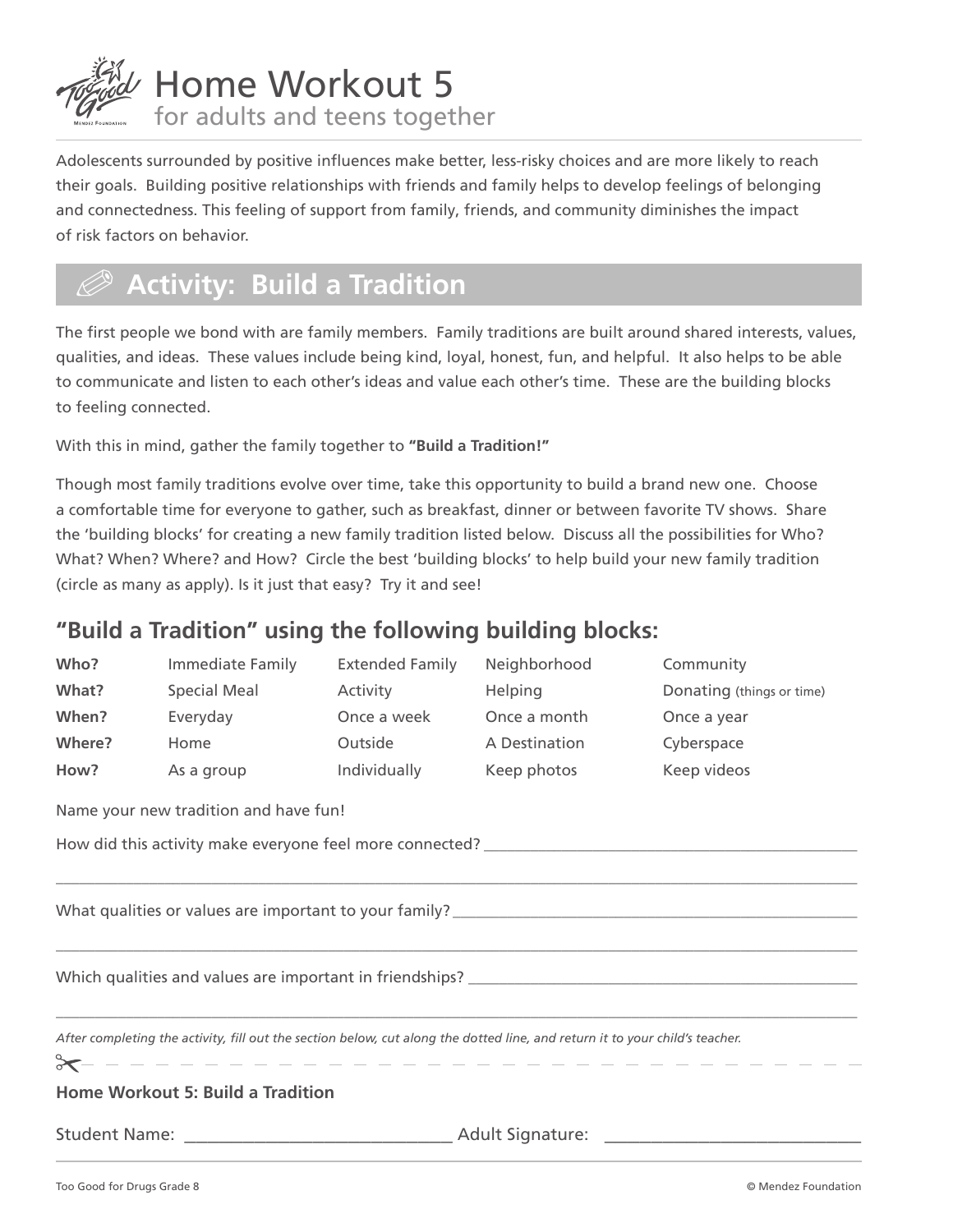

Underage drinking has detrimental effects on the development of a healthy body and brain. Student knowledge of the physical consequences of drinking alcohol reduces the likelihood of consuming alcohol; however, social pressures and influences can override the protective effect of this knowledge. Today we learned about the short- and long-term effects of underage drinking on the teenage brain and body. We also recognized the role expectations play in decision making and the origin of these expectations.

## .**Activity: Intoxicating Tunes**

Music influences our lives. We all have favorite songs from the past or present. In this activity, think of as many song titles and lyrics as you can that have to do with drinking alcohol. Write down the titles and lyrics, if you know them, on a sheet of paper and share them with each other.



Let's take a look at the lists and compare!

|                                                                                                                              |                                                                                                      | <b>Student</b> | <b>Adult</b> |  |
|------------------------------------------------------------------------------------------------------------------------------|------------------------------------------------------------------------------------------------------|----------------|--------------|--|
|                                                                                                                              | 1. How many songs?                                                                                   |                |              |  |
|                                                                                                                              | 2. Purpose of the songs?                                                                             |                |              |  |
|                                                                                                                              | 3. How many have a positive influence?                                                               |                |              |  |
|                                                                                                                              | 4. How many have a negative influence?                                                               |                |              |  |
|                                                                                                                              |                                                                                                      |                |              |  |
|                                                                                                                              | 1. Discuss how the two lists compare.                                                                |                |              |  |
|                                                                                                                              | 2. What were some of the expectations about alcohol in these songs? ________________________________ |                |              |  |
|                                                                                                                              | ,我们就会在这里的人,我们就会在这里的人,我们就会在这里的人,我们就会在这里的人,我们就会在这里的人,我们就会在这里的人,我们就会在这里的人,我们就会在这里的人                     |                |              |  |
|                                                                                                                              |                                                                                                      |                |              |  |
|                                                                                                                              | ,我们也不能在这里的,我们也不能在这里的,我们也不能不能不能不能不能不能不能不能不能不能不能不能不能不能。""我们的,我们也不能不能不能不能不能不能不能不能不能                     |                |              |  |
|                                                                                                                              |                                                                                                      |                |              |  |
|                                                                                                                              |                                                                                                      |                |              |  |
|                                                                                                                              |                                                                                                      |                |              |  |
| After completing the activity, fill out the section below, cut along the dotted line, and return it to your child's teacher. |                                                                                                      |                |              |  |
|                                                                                                                              | X - - - - - - - - - - - - - - - - -                                                                  |                |              |  |
|                                                                                                                              | <b>Home Workout 6: Intoxicating Tunes</b>                                                            |                |              |  |
|                                                                                                                              |                                                                                                      |                |              |  |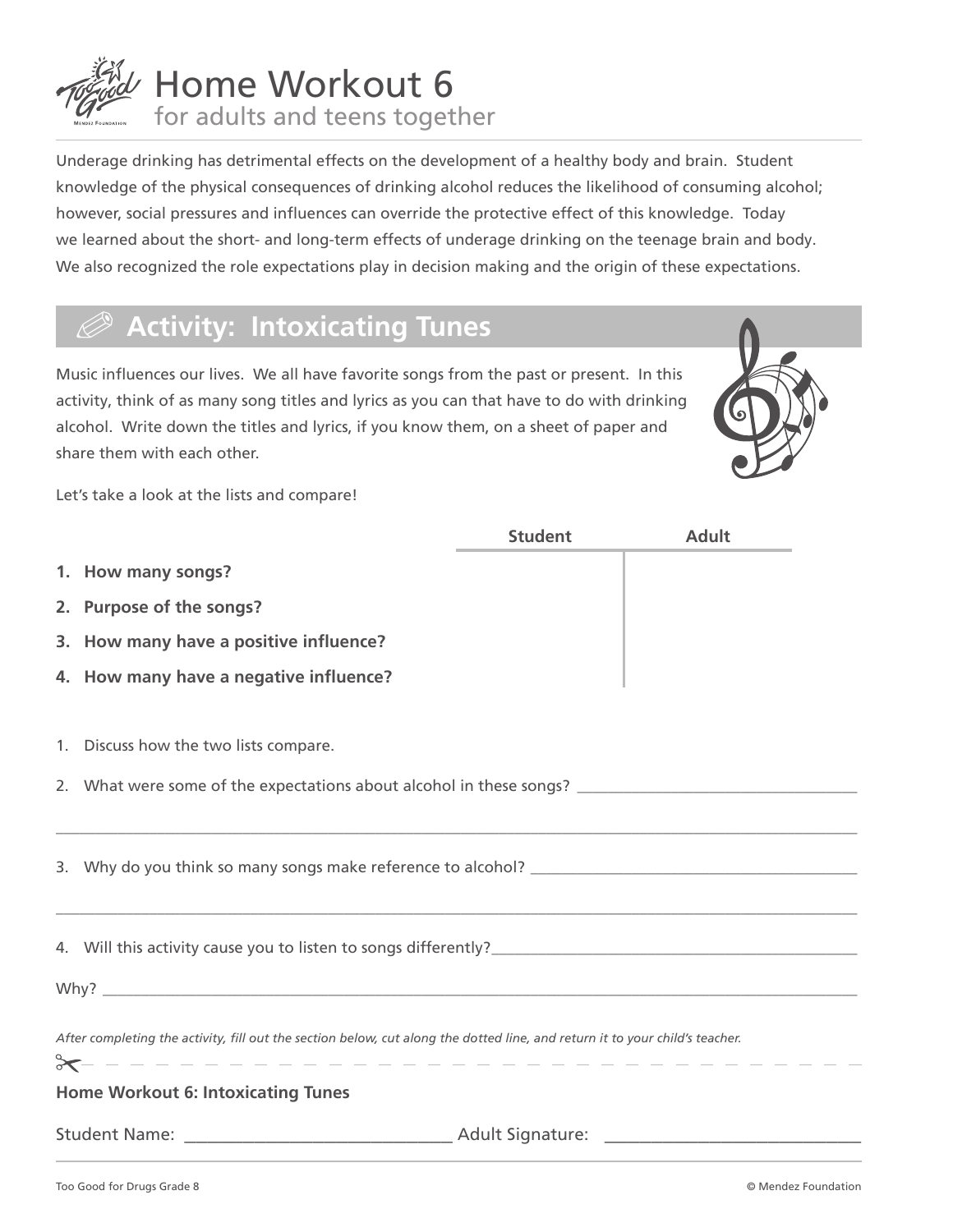

Tobacco-related products are harmful to the body in all forms of use. Tobacco products contain the highly addictive chemical, nicotine. Today we learned about the short-term and long-term effects and social consequences of nicotine use. We also compared the glamorous image of nicotine use often portrayed in the media with the harmful reality.

## .**Activity: Staging the Scene**

In 1970, Congress banned the advertisement of tobacco products on television and radio. Since 2010, tobacco companies have faced more restrictions in their efforts to promote their products and brands. Tobacco companies can still advertise in print and on billboards, but they are restricted to using black text on a white background. No imagery or color can be included in the advertisement. They can't sponsor or promote sporting events either. However, there are no government restrictions yet for tobacco product placement the embedding of tobacco products in films, television, music videos, or videogames as part of the story plot.

Product placement portrays people using and enjoying products to normalize and glamorize their use. Companies pay a fee or provide services in exchange for a conspicuous display of their product in movies, TV programs, music videos, and video games.

Discuss together as a family the movies, TV shows, music videos, or videogames you have seen that place tobacco-related products in the story, scenes, or plotline of films, television, music videos, or videogames. Use the questions below to facilitate your discussion.

- **• Which tobacco-related products were used? (cigarettes, vape pens, cigars, etc.)**
- **• What type of production did you observe the product placement? (movie, videogame, etc.)**
- **• Who was the intended audience? (kids, teens, adults)**
- **• What type of techniques did the producer use to make the product attractive? (popular actor, colors, camera angles, etc.)**
- **• Was the tobacco product associated with excitement or thrills?**
- **• Was the tobacco product associated with glamour or prestige?**
- **• Do you think product placement is more effective or less effective than a 30 second commercial advertising the same product? Why or why not?**

After completing the activity, fill out the section below, cut along the dotted line, and return it to your child's teacher.

**Home Workout 7: Staging the Scene**

Student Name: **\_\_\_\_\_\_\_\_\_\_\_\_\_\_\_\_\_\_\_\_\_\_\_** Adult Signature: **\_\_\_\_\_\_\_\_\_\_\_\_\_\_\_\_\_\_\_\_\_\_**

 $\geq$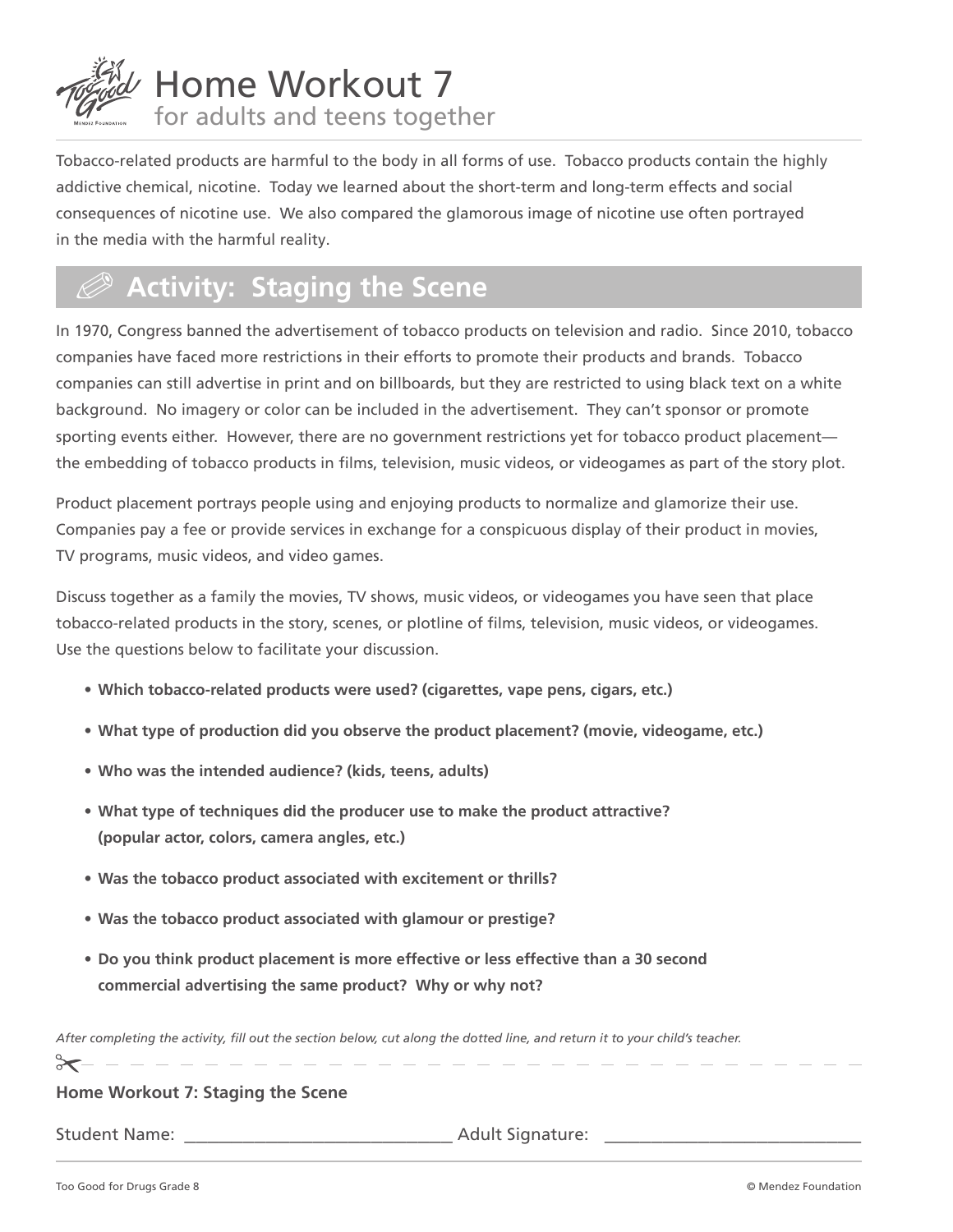

Adolescents overestimate the percentage of their peers who use marijuana, and they also tend to underestimate the effects of the drug's use. That's why it is important to examine the misperceptions of marijuana and its use. Today we learned about the effects of marijuana on the body, especially on the teenage brain. We also discussed the impact of marijuana use on reaching goals.

## .**Activity: Gathering Goals**

Marijuana use has many effects, both mental and physical, that can interfere with a person reaching their goals. For example, short-term memory loss could keep a person from remembering a computer password or an assignment given to them the day before. One effect that has an impact on **All Goals!** is lack of motivation. This lack of motivation can keep a person from wanting to set goals in the first place.

There are six effects of marijuana use, nine goals, and one All Goals! distributed in the matrix below. Copy and cut out each tile in the matrix. Fold them in half and put the six effects tiles in one bowl and the ten goals tiles in another bowl.

| <b>Short-Term</b><br><b>Memory Loss</b> | <b>Accelerated</b><br><b>Heart Rate</b> | <b>Lack of Motivation</b> | <b>Play Baseball</b>    |
|-----------------------------------------|-----------------------------------------|---------------------------|-------------------------|
| Slow<br><b>Reaction Time</b>            | Lowered<br><b>Immune System</b>         | <b>Against the Law</b>    | Apply for a Job         |
| <b>All Goals!</b>                       | Learn to Play                           | <b>Be Healthy</b>         | Drive a Car             |
| <b>Ride a Bike</b>                      | <b>Get Good Grades</b>                  | <b>Grocery Shopping</b>   | <b>Play Video Games</b> |

*The object of the activity is to collect as many goals as you can. On your turn, blindly select an effect from the effects*  bowl and a goal from the goals bowl. Explain how the effect you picked will interfere with your reaching the goal *you picked. Keep that goal and put the effect back in its bowl. It is now the next player's turn. Keep playing until all of the goals have been collected. The player with the most goals wins! If you choose All Goals!, you can automatically win by picking Lack of Motivation as the effect and explaining its impact on goals!*

Discuss why goals are important and what life would be like without them.

Discuss goals you might like to set as individuals and as a family.

After completing the activity, fill out the portion below, cut along the dotted line, and return it to your child's teacher.

 $\approx$ 

**Home Workout 8: Gathering Goals**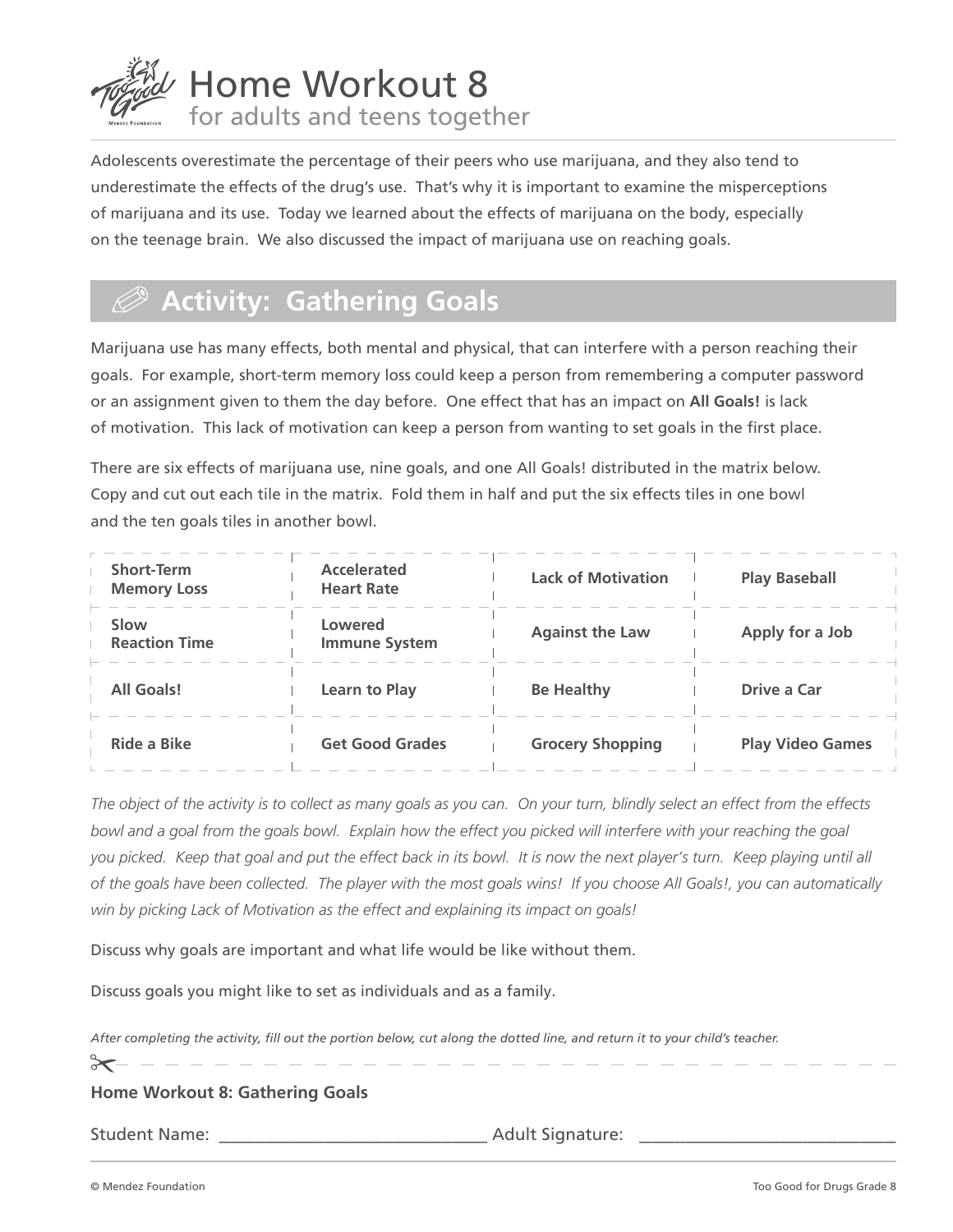

Today we learned about the negative effects of the misuse of over-the-counter (OTC) and prescription drugs and the use of street drugs. Establishing a clear perception of harm about these drugs reduces the risk of experimentation and abuse.

# .**Activity: Healthy Alternatives**

Most teens choose to be drug-free and will never experiment with drugs. Teens focused on their goals won't let drug use keep them from getting to where they want to go in life. The few teens that do choose to experiment with drugs may do so as a response to life challenges. These challenges could be a need to fit in or belong, to overcome boredom, to satisfy curiosity, to take risks and rebel, to relax or escape, to feel older, or to self-medicate. There are healthy ways to meet these challenges.

For each life challenge below, identify a healthy way to manage it. For example, if a teen is looking to take risks and rebel, a healthy alternative to getting high would be to learn how to scuba dive or go snowboarding. If a teen has physical pain, a healthy alternative to experimenting with pain killers would be to try ice, a massage, yoga, etc.

| <b>Life Challenge</b>      | <b>Healthy Alternative</b> |
|----------------------------|----------------------------|
| 1. To fit in or belong     |                            |
| 2. To overcome boredom     |                            |
| 3. To satisfy curiosity    |                            |
| 4. To take risks and rebel |                            |
| 5. To relax or escape      |                            |
| 6. To feel older           |                            |
| 7. To self-medicate        |                            |

\_\_\_\_\_\_\_\_\_\_\_\_\_\_\_\_\_\_\_\_\_\_\_\_\_\_\_\_\_\_\_\_\_\_\_\_\_\_\_\_\_\_\_\_\_\_\_\_\_\_\_\_\_\_\_\_\_\_\_\_\_\_\_\_\_\_\_\_\_\_\_\_\_\_\_\_\_\_\_\_\_\_\_\_\_\_\_\_\_\_\_\_\_\_\_\_\_\_\_\_\_\_\_

 $\_$  , and the set of the set of the set of the set of the set of the set of the set of the set of the set of the set of the set of the set of the set of the set of the set of the set of the set of the set of the set of th

Which of the life challenges were the most difficult to meet with a healthy alternative?

Why was it difficult to identify a healthy way to meet this life challenge?

After completing the activity, fill out the section below, cut along the dotted line, and return it to your child's teacher.

 $\begin{array}{cccccccccccccc} \bot & \bot & \bot & \bot & \bot \end{array}$ 

 $\approx$ 

**Home Workout 9: Healthy Alternatives**